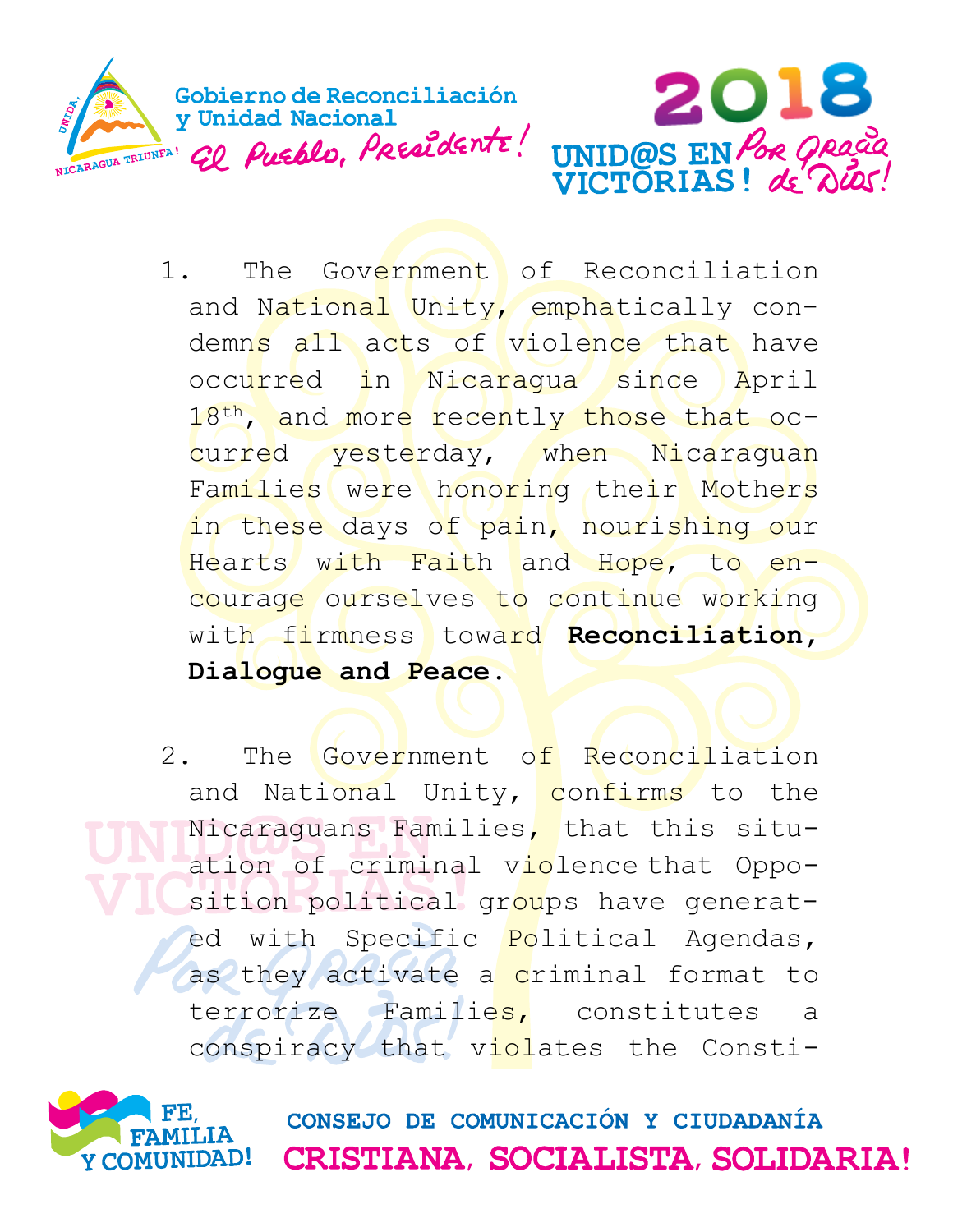tution of the Republic and intends to continue destroying the Safety and Life of the Nicaraguan families.

- 3. The Government of Reconciliation and National Unity, ratifies to our People and to the International Community, that it repudiates the criminal wave that is affecting Nicaragua, and that it is struggling along with the Families to confront it with Rationality and Laws.
- 4. The Government of Reconciliation and National Unity, completely rejects all the accusations of those groups that, in an insane and unprecedented provocation in our Country, conspire to denounce non-existent "attacks", to then proceed to attack and generate victims which they blame on the Public Order Institutions.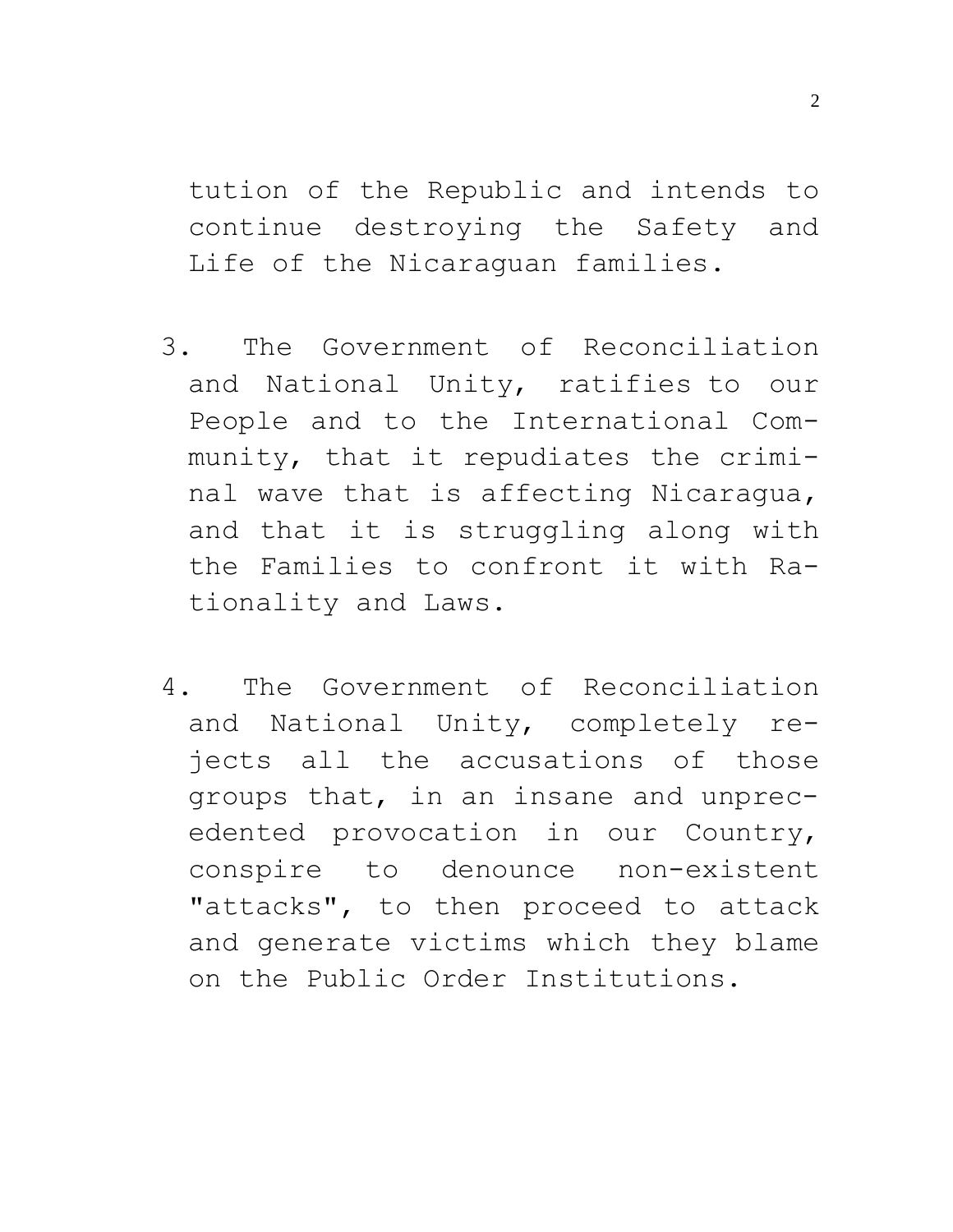- 5. The Government of Reconciliation and National Unity, rejects and condemns all defamatory campaigns, all the slander, and denounces this criminal conspiracy which through intimidation, fear, threats and terror has tried to deliver the Country in the hands of organized crime, in order to pressure the different Sectors according to their own Agenda, while destroying in the process the Image of Nicaragua in the World, as they have tried to destroy Life and the Ability of our Nicaraguan Families to coexist in Christian Love.
- 6. The Government of Reconciliation and National Unity, emphatically denounces all the crimes that have been committed since April 18th, rejects any responsibility in that violence, and categorically affirms that we will fulfill our Duty to avoid further bloodshed, fratricidal confrontation, slanderous campaigns, by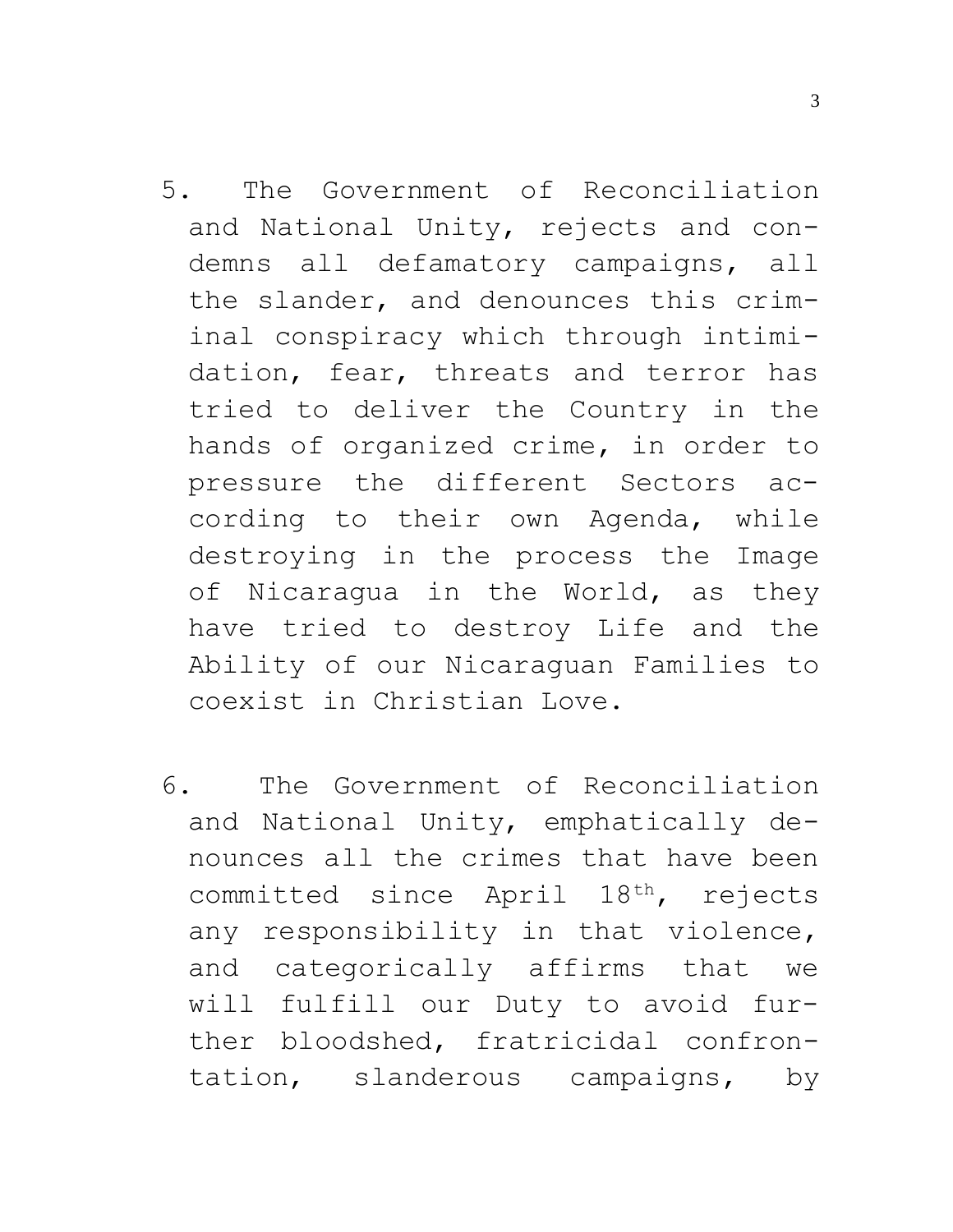demonstrating each day where this action, which seeks to enthrone chaos is coming from, accusing us, when the main proof of their fallacy has been the 11 years of **Peace, Justice and Development,** that in Christianity and Solidarity, Nicaragua has known.

- 7. The Government of Reconciliation and National Unity will maintain the permanent denounce of this abject criminality, and again categorically rejects any accusation without foundation or substance.
- 8. In Nicaragua, there are no attack forces or paramilitary groups affiliated with the Government, therefore we cannot accept that they try to accuse us of the painful and tragic events that we have not provoked, that we will never provoke, and that on the basis of unsubstantiated accusations, they intended to restrict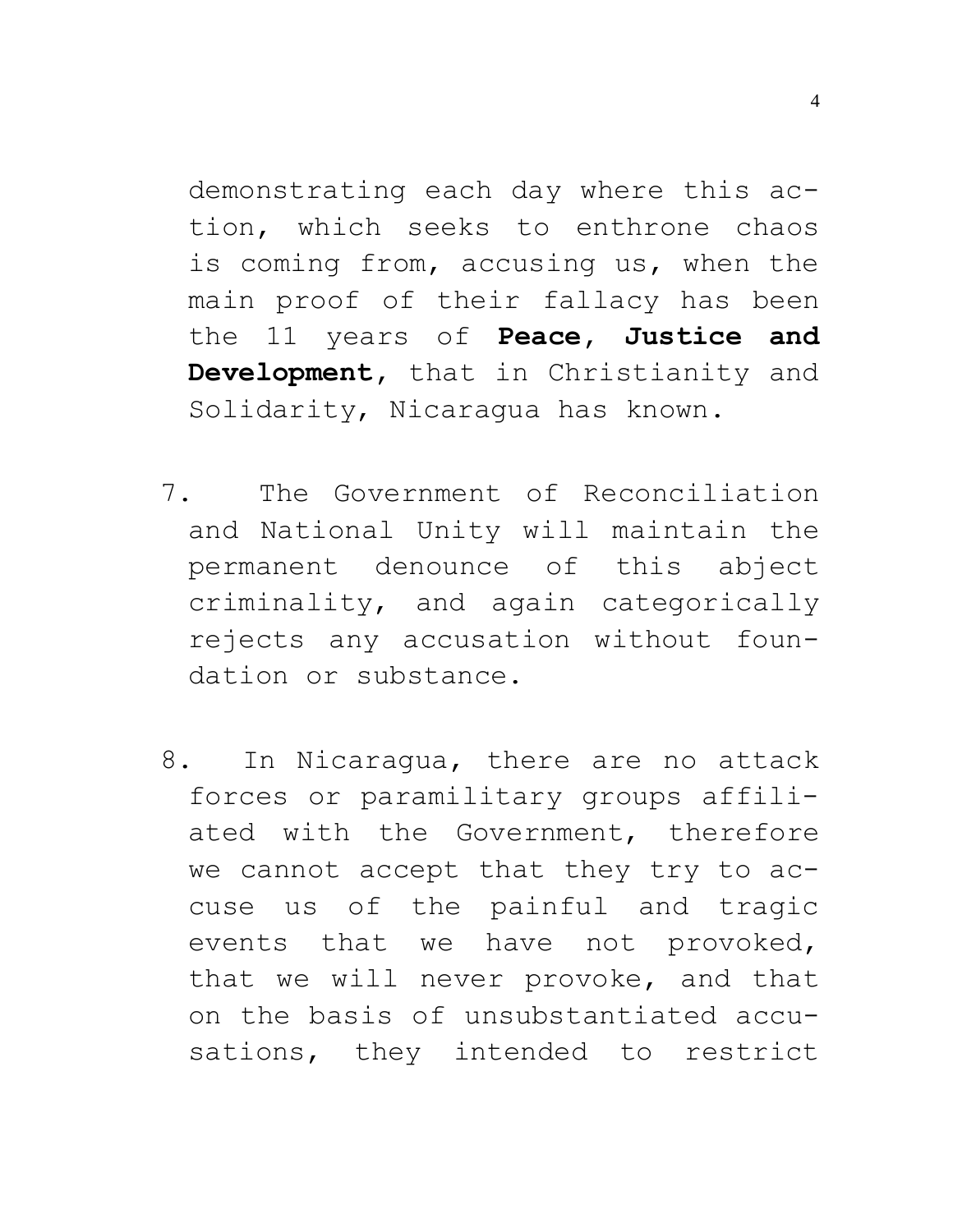the application of the Constitutional Duty of the Public Order Forces to protect the Families.

- 9. From all Institutions of the Nicaraguan State we are committed to continue the Investigation of all the crimes and violent actions, to strengthen Justice, Security and the recovery of the Good Life that in Faith and Family Nicaraguans have enjoyed, for which we praise God every day. That Life, which God who is Love, surely will help us recover.
- 10. The President of the Republic, as Head of the Nicaraguan State, in firmly rejecting this entire criminal conspiracy, categorically reaffirms to our Blessed and Always Free Nicaraguan Families, that the only Path to Peace is Dialogue, the establishment of the Truth, and the search